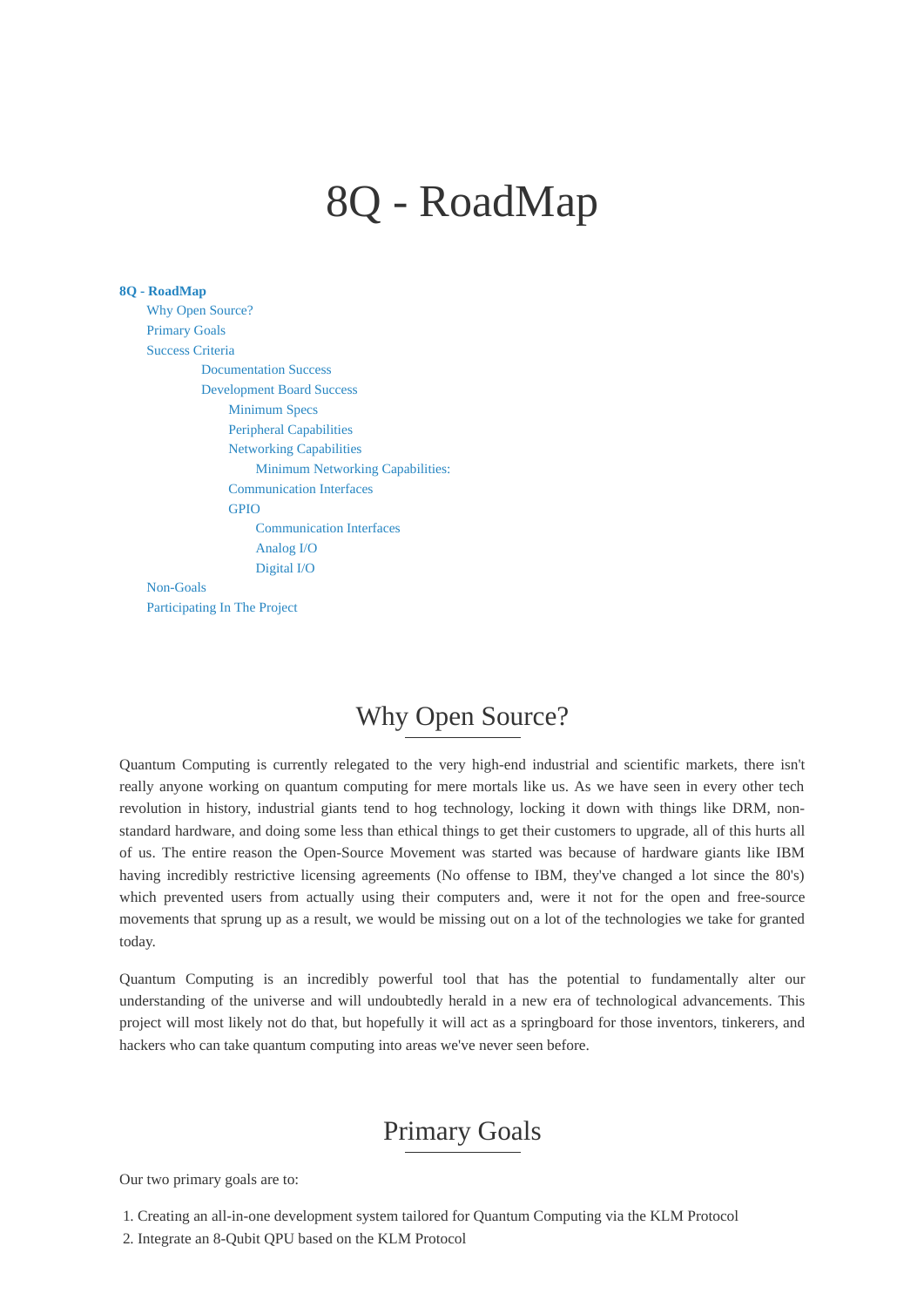The reason for the separation of the goals is that while we are optimistic the QPU will be successful, until we have it fully tested, we have no way of knowing for certain if it will work. The overall purpose of this device is to bring quantum computing into the hackersphere. We have the known-good KLM Protocol which is perfect for application-specific circuits that we can develop and test for, and we have our Quantum Processor Unit which is based on the same protocol (but not yet tested). In the event the QPU development is unsuccessful, all the development and testing work surrounding both the processor and the framework can still be put to use for its' intended purpose: experimenting with quantum computing. In that case, the user will have to implement their own circuit for each algorithm, and with the [QEDA](http://github.com/Spooky-Manufacturing/QEDA) project (in development) this won't introduce a significant hurdle for beginners.

On the flipside though, if the QPU is a success but users have, for instance, budgetary or performance concerns, they can still build and test application-specific circuits from the same development board without having to switch to an entirely new development system.

## <span id="page-1-3"></span><span id="page-1-2"></span><span id="page-1-1"></span><span id="page-1-0"></span>Success Criteria

#### **Documentation Success**

For this project to be successful, it is imperative that the documentation be rock-solid. A total beginner, someone without any experience in electronics or quantum mechanics, should be able to pick up a build-guide for the QPU and build their own using store-bought discrete components. The beginner should also be able to follow an installation guide to install the necessary software/firmware (if not bundled with the operating system), as well as follow a programming guide to program, compile, and run a basic program consisting of not less than two qubits and a bell-state.

#### **Development Board Success**

#### **Minimum Specs**

The Development Board should be able to act as a stand-alone development environment. To maximize beginner friendliness, the board should be able to run beginner-friendly linux distributions such as Ubuntu Mate. The Minimum specs we should consider are:

- 1. 4GB DDR3/DDR4 SDRAM
- 2. 16GB Flash Storage
- 3. Bootable USB Flash Drive
- 4. 32 Bit Architecture
- <span id="page-1-4"></span>5. 1440 x 900 or higher display resolution

#### **Peripheral Capabilities**

To offer a streamlined experience for users, they should be able to write and compile their code directly on the development board if they choose to.

- 1. USB Keyboard
- 2. USB Mouse (optional)
- 3. HDMI Monitor
- <span id="page-1-5"></span>4. 3mm Jack - Speakers & (optional) Mic

#### **Networking Capabilities**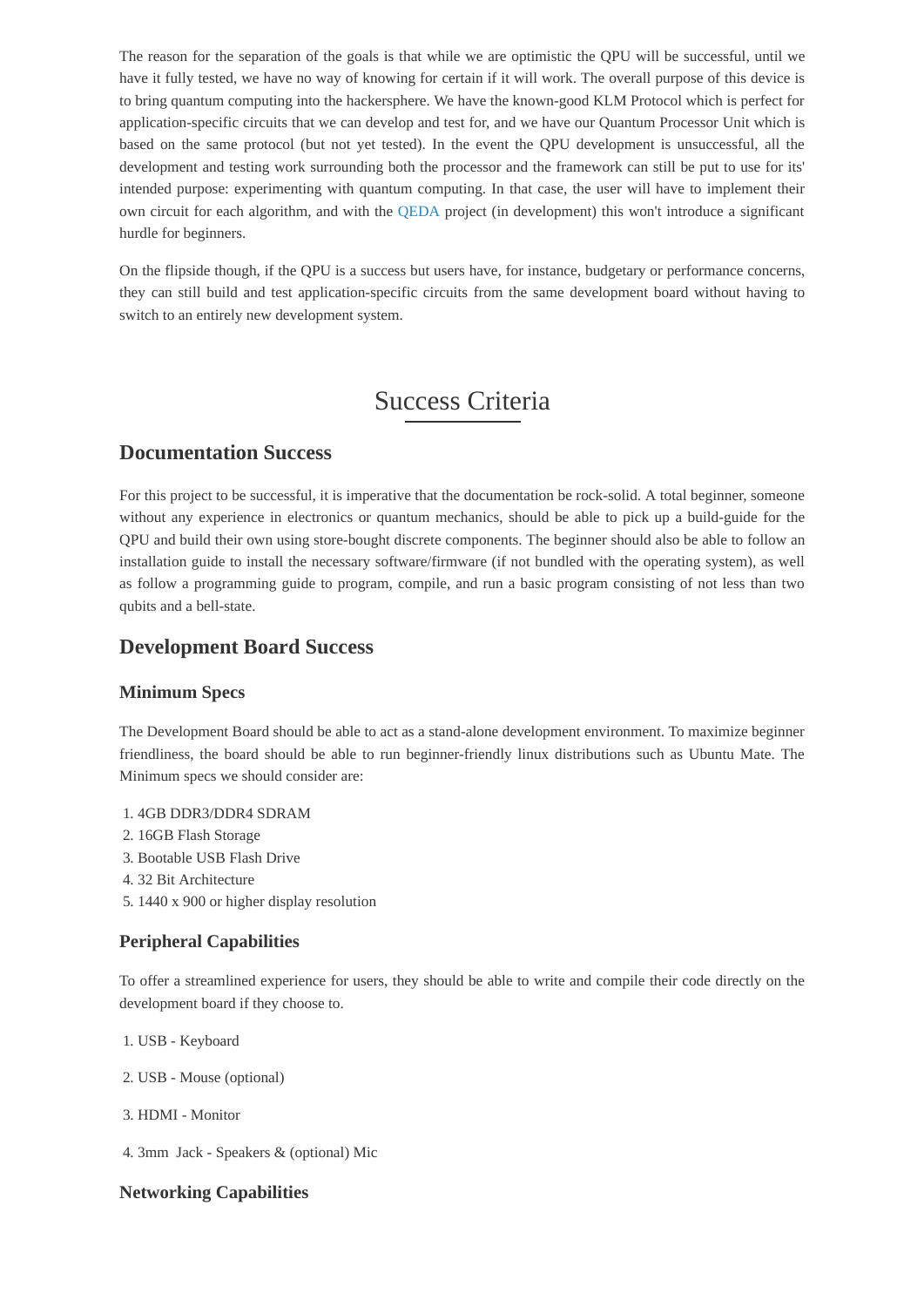As some will not want to work directly on the machine itself (preferring their current work stations), a means of transferring the compiled code to run from a workstation to the development board in question is required. Additionally, the user may wish to access an internet browser from the development board, or even adapt the board itself into a standalone product requiring internet access. To allow greater flexibility for users, there should be both wired and wireless communication capabilities for the device.

#### <span id="page-2-0"></span>**Minimum Networking Capabilities:**

1. USB

2. WiFi

#### <span id="page-2-1"></span>**Communication Interfaces**

#### <span id="page-2-2"></span>**GPIO**

#### <span id="page-2-3"></span>**Communication Interfaces**

No development computer/board is complete without the ability to communicate with other devices, as the core target of this device is hackers and students who are likely interested in integrating quantum capabilities in their own hardware designs, it is imperative to supply them with the industry standard communication interfaces they are most likely to require in their day to day use. For that reason the device should supply at minimum the following interfaces:

1. SPI - 1x 2. UART - 1x 3. TWI - 1x 4. PWM - 4x

#### **Analog I/O**

In additional to the above communication interfaces, hardware developers are likely to make use of a plethora of sensors, many of which rely on analog signals. For that reason our device should accept analog signals and have a built-in ADC. Occasionally, a hardware developer may need to convert a digital signal to an analog signal. This use case is not as common, but some basic support should be given if possible

1. 4 Analog Input Pins 2. 4 Analog I/O Pins

#### **Digital I/O**

The device should also have general purpose digital I/O pins, with 8 pins being the bare minimum and more pins being preferred. A generous target might be 32 digital I/O pins in addition to the aforementioned GPIO.

### <span id="page-2-6"></span><span id="page-2-5"></span><span id="page-2-4"></span>Non-Goals

It is worth mentioning due to the already large scope of this project that there are certain non-goals which while they would offer significant improvements to the user experience, are not going to be bundled with this project.

1. A customized linux distro

This would add too much to the workload for this project, instead any customization focus should be on general linux compatibility, or specifically for supporting functions within Ubuntu-MATE.

#### 2. Quantum IDE

A quantum IDE would be a wonderful addition to this project, but is not a requirement at this time.